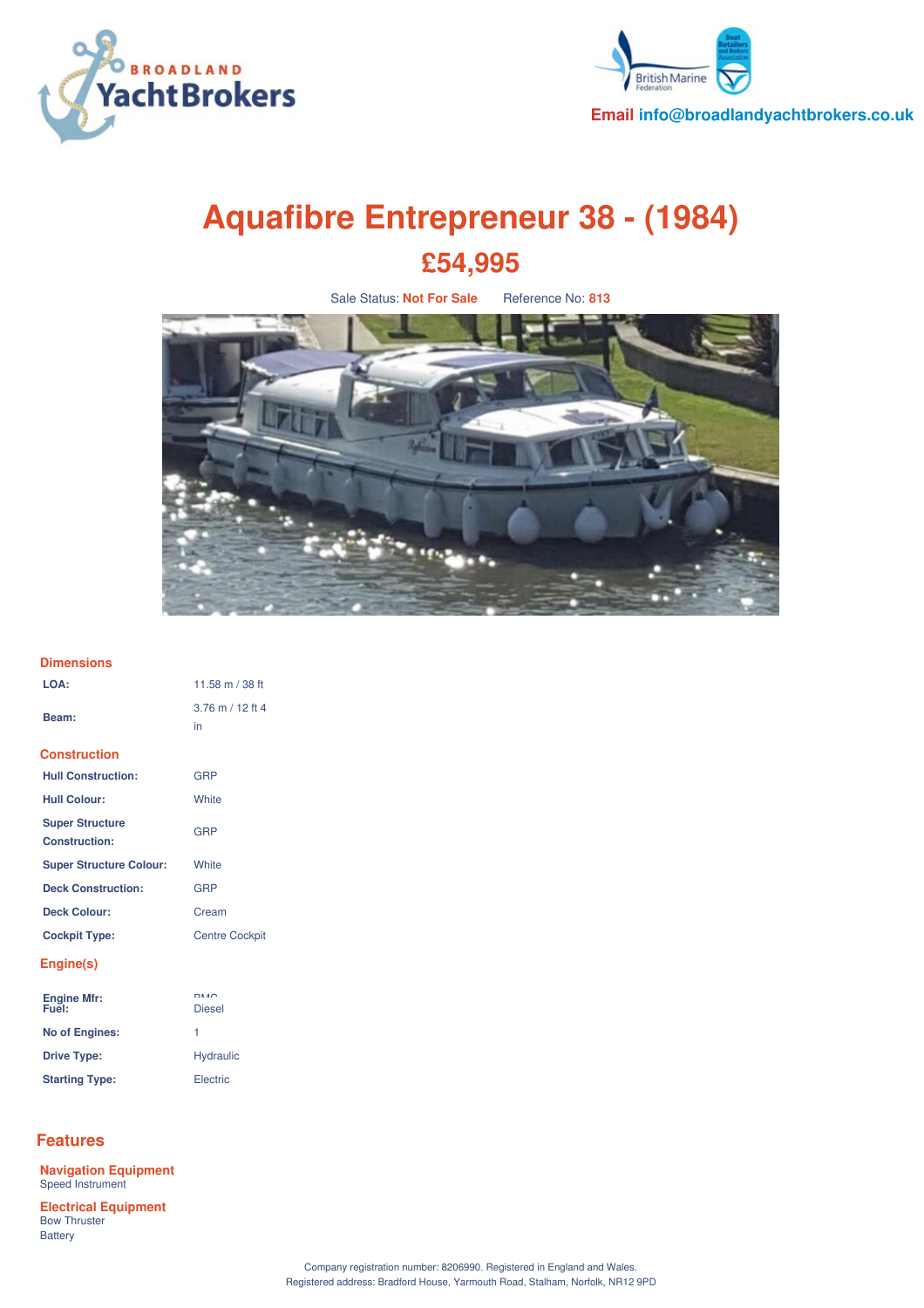



## **Email info@broadlandyachtbrokers.co.uk**

Water Heater Hot Cold Water System Heating Holding Tank CD Player - JVC Television

#### **General Equipment**

Covers - Full Winter Cover, Canopy Window Covers

**Galley**

Oven - Full Size Calor with four burner hob and grill Microwave Fridge - Waeco Sink Drainer

**Accommodation** Cabins - 1 Berths - 7 Toilet - x 2 Manual Head Shower - x 2

## **Accommodation Layout Description**

Double aft berth with storage. Convertible double berth in saloon. Starboard quarter berth. Forward double berth with ensuite facilities and storage.